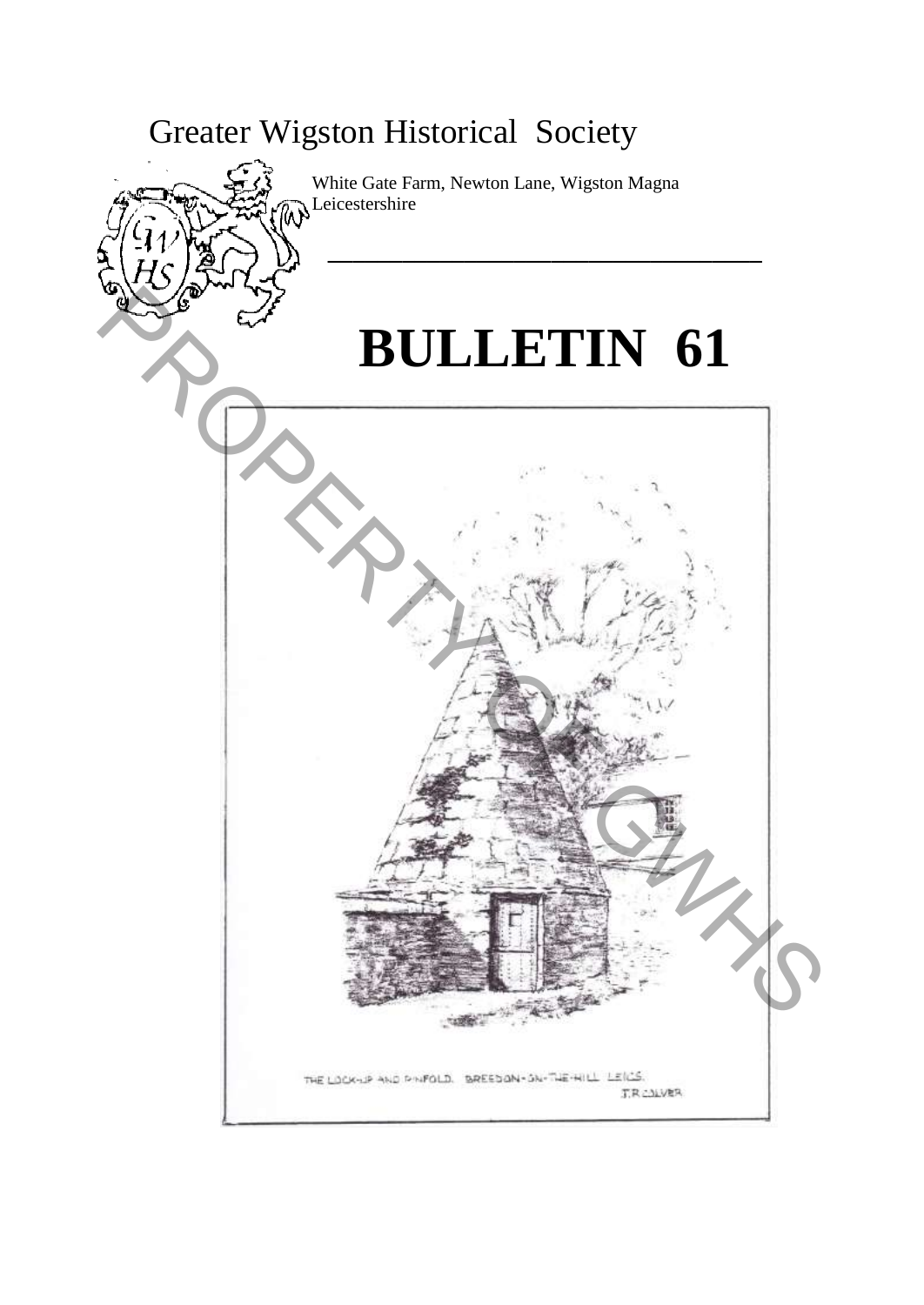## **PROGRAMME OF MEETINGS - OCTOBER 2001 TO FEBRUARY 2002**

### **Wednesday 17th October 2001**

History & Development of Wallpaper - R. Maes 7.30p.m. U.R. Church Boys' Brigade Rooms.

### **Wednesday 21st November 2001**

Queen Victoria - (A look back in this centenary year of her death) - D. Lewin 7.30p.m. U.R.Church Boys' Brigade Rooms.

# **Wedneday 19th December 2001**

Christmas Social with supper, quizzes & raffle 7.30p.m. U.R. Church Boys' Brigade Rooms.

# **Wednesday 16th January 2002**

King Richard III - Diane Courtney 7.30p.m. U.R. Church Boys' Brigade Rooms.

# **Wednesday 20th February 2002**

Some History of my Home Town & its parallels to Wigston - Tony Lawrance 7.30p.m. U.R. Church Boys' Brigade Rooms.

#### **FRONT COVER**

\* \* \* \* \* \* \* \* \* \* \* \* \* \* \* \* \* \* \* \* \* \* \* \* \* \* \* \* \* \* \* \* \* \* \* \* \* \* \* \* \* \* \* \* \*

Jim Colver's front cover drawing this time features the lock-up at Breedon-on-the-Hill on the Leicestershire/Derbyshire borders. It is situated within the village south of the church and dates from the seventeenth century. Built of stone its circular shape and interesting conical roof make it a most attractive sight though wrongdoers confined within its walls probably had a different opinion! Wednesday 21st November 2001<br>
Officer Victoria - (A look back in this centerary year of her death) - D. Lewin<br>
7.30p.m. U.R.Church Boys' Brigade Rooms.<br>
Wednesday 16th December 2001<br>
Christmas Social with supper, quizzes &

\* \* \* \* \* \* \* \* \* \* \* \* \* \* \* \* \* \* \* \* \* \* \* \* \* \* \* \* \* \* \* \* \* \* \* \* \* \* \* \* \* \* \* \*

The Bulletin is published three times a year on 1 st February, June and October. Articles etc. (which are always welcome) should be submitted to either of the Joint Editors three clear weeks before the publication date please.

Joint Editors: Mrs. Chris Smart, 197 Queens Road, Leicester. Mrs. Tricia Berry, 7 Wensleydale Road, Wigston.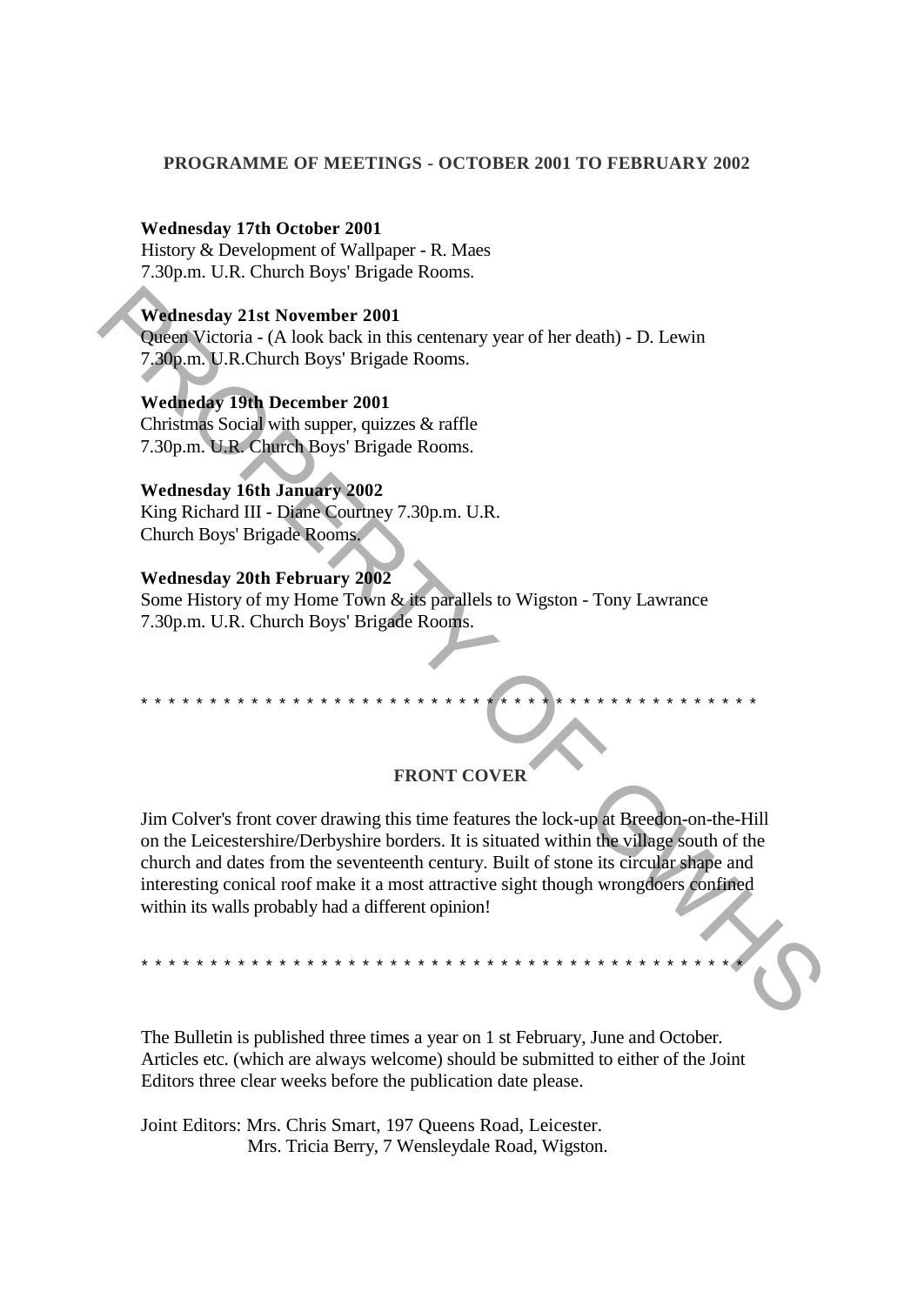#### **JUNE MEETING**

On Wednesday the 20th of June the Society met to travel by coach to Donington-le-Heath Manor House in the north west of Leicestershire. An employee of the Museums' Service, who was to be our guide for the evening, met us on arrival. He was dressed in a costume of the thirteenth century. The Manor House had been in agricultural use before being bought by the Museums' Service in the 1960s.He began the tour by giving a description of the exterior of the building. Building was commenced in the late 13th century, many alterations and additions have taken place since and without further excavation of the site it is not clear what form the building originally took. Although it seems likely that there was some sort of building occupying the space in front of the present day entrance because of the filled in doors visible on the upper floor from outside.Inside the building shows much evidence of alteration, and the original purpose of some of the rooms is open to speculation. The interior is furnished with items from various periods in its history. Upstairs is the upper hall or main room of the house. This room is large and spacious and open to the roof. Originally the roof space would have been enclosed and a place for servants to sleep. Some of the windows were remodelled in the 17th century. Off the upper room is a small room containing the alleged bed that Richard the III slept in when he spent the night in Leicester on his way to the Battle of Bosworth. Parts of the bed have been dated and much of it is in fact much later, however it is possible that part of the frame could date to the period of Richard III. When the bed was in use the mattress rested on a web of ropes threaded through the frame. The ropes could be adjusted to the preference of the sleeper hence the expression 'sleep tight'.After the tour finished we went to the cafe where an excellent buffet supper was provided. Many thanks go to the organisers of this interesting and enjoyable event. **Example,** many alternations and additions have taken place since and without three places the state place is the state place of the filled in doors wished of the mergera day energy of solidary and the properties decision

### **AUGUST MEETING**

For this month members gathered at St Margaret's Church in Leicester for a look around this lovely building. Our guide, Janet Bass, is one of the churchwardens and her pride and affection for the place were very apparent. She explained the present building dates from 1110-1168 but there was considerable alteration and enlargement even in the first 200 years. It was constructed on the site of an earlier Saxon church the foundations of which can be viewed through a glass panel in the floor. This first church was consecrated in 653AD and is thought to have been the first Christian Church in Leicester. More notable alterations occurred, in 1436 when the chancel was extended and largely rebuilt in the Perpendicular style and the South porch added, and in 1440-1444 when the central tower was replaced.

St. Margaret's was named after a popular saint in both England and France, St. Margaret of Antioch. The name has since been used for St. Margaret's Way and as the symbol of the well known local knitwear company Corah's. The church has been associated with three dioceses - Lincoln, Peterborough and Leicester and the arms of each are carved on the back of the chancel screen together with Canterbury, but this last had to be removed when an organ console was fitted in 1954. When Leicester was granted its own diocese in 1927 both St. Margaret's and St. Martin's were considered for the role of cathedral but in the end St. Martin's was selected.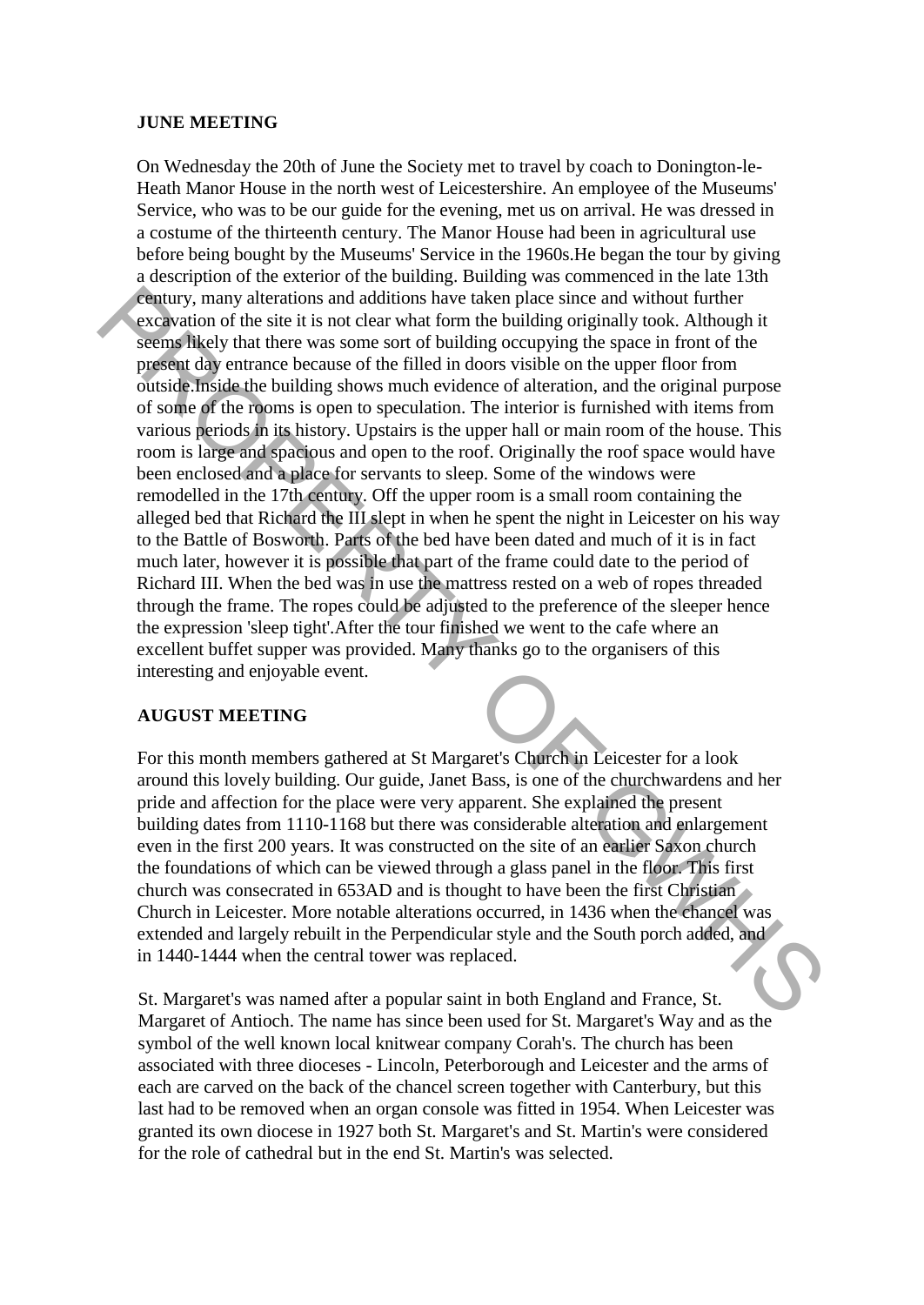The parish was densely populated and also covered a huge area, stretching as far as Knighton, where St. Mary Magdalene was once a daughter settlement. It was eventually split into 13 separate parishes.

The church was linked to nearby Leicester Abbey and Bishop Penny its first abbot was buried there in 1520 at his own request. His alabaster monument is in the chancel and curiously depicts the Bishop with one foot longer than the other. Was this artistic licence or was he actually disfigured in this way? The Bishop had the wall built around what is now Abbey Park and his initials and the date picked out in a different colour of brick can be seen when the creeper is not in leaf.

Other notable people associated with St. Margaret's are Cardinal Wolsey who preached there in 1508. It is also the last resting place of the noted Leicester needlewoman Mary Linwood and her parents who are commemorated by large plaques on the wall. In the churchyard there is a tomb structure to Lord Rollo, a Scots Peer and military man, who saw distinguished service in North America and the West Indies and died in Leicester on his way to Bristol.

The evening concluded with a welcome cup of tea and the Chairman. Edna Taylor, then thanked all concerned for a most enjoyable evening.

[Not learned on this visit but never-the-less relevant to St. Margaret's is a little piece of family information which Mr. Anthony Wessel recounted during a recent speech at the FWK Museum. Mr. Wessel is a grandson of Mr. Corah the managing director of Corah's Knitwear. The company made large quantities of goods for Marks and Spencer. One day Mr. Marks visited Mr. Corah and the two wandered through St. Margaret's churchyard discussing business. Mr. Marks said he was trying to think of a suitable brand name for his merchandise. Mr. Corah said "we are St. Margaret's why don't you be St. Michael's" and so was created one of the best known brand names of all time.] White is now Abbey Park and his initials and the date picked out in a different colour of<br>
which is now Abbey Park and his initials and the date picked out in a different colour of<br>
Ofter nodable people associated with St

# **SEPTEMBER MEETING**

On Wednesday the 19th of September the society met to hear Robert Gregory speak about Crime and punishment in Leicester before 1914.The talk and accompanying slides focused on four places in Leicester where either justice was paid out or crimes were paid for.The first of these places is Leicester Prison on Welford Road, often mistaken for Leicester 'castle' it is one of the older buildings of the city. Building commenced in 1825 on land purchased from the Borough of Leicester. It cost £25,000 to build and at that time it was situated in open countryside. The last public execution was held here in 1846. The site of the condemned cell still exists in one of the towers on either side of the entrance. A window in this tower was originally a door which led directly from the cell to the scaffolding that had been built especially for the execution. Executions were very popular for spectators. When James Cook was executed 20.000 people were said to have come to witness it at a time when the whole population of Leicester was only 16,000 people. Lancaster road on the south side of the Prison was originally known as Cavalry Road. The road was used to take horses from the Barracks in the Newarke up to the racecourse, then on the site of Victoria Park, for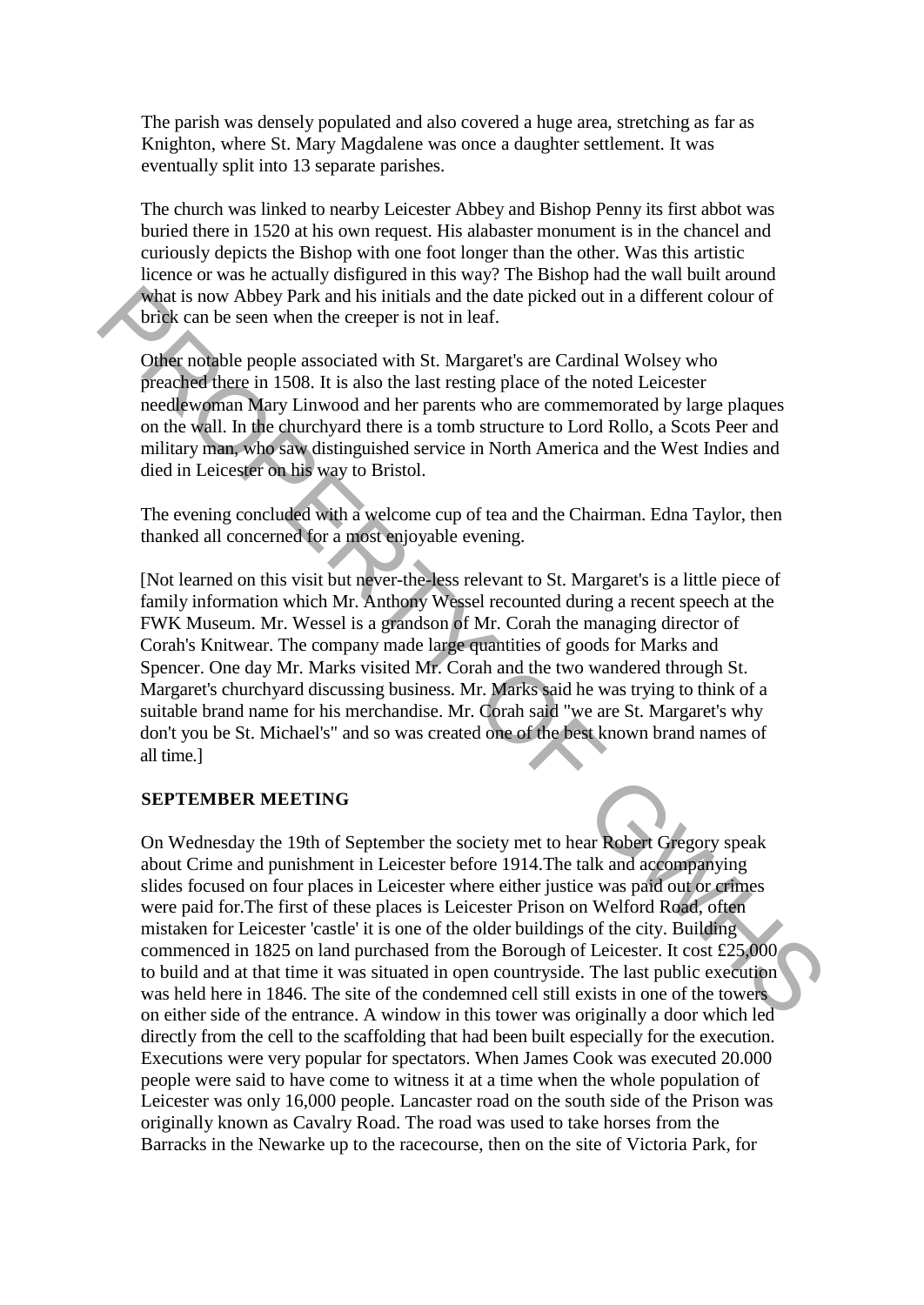exercise. The walls around the prison, at 40 ft., are the highest in the country. They are 16ft. thick at the base and 6 ft. thick at the top. The walls are constructed from 2in. brick from local brickyards. In the old days it had some severe forms of punishment within its walls, including a treadmill and a crank. Excessive sentences were passed at that time too. for instance, 14 years imprisonment for stealing 41/2d. was recorded. It was built to house 170 people. It has had as many as 440 people inside and today houses 220. Two people have escaped by jumping over the wall but both were quickly recaptured.The second place described was Leicester Town Hall. It was built in 1875 and had two courtrooms situated on either side of the main entrance. Number one court was an Assize court for crimes to be tried by the circuit judge. The holding cells for the criminals were situated beneath the courtrooms accessible by steep narrow stairs. The heavy wooden panelling made the courtrooms intimidating. In those days when prisoners were often deported or sent to prison for long periods for quite minor misdemeanours, the contents of the Poor Box was often dispensed to the families of the convicted. Thirdly we moved on to Highcross Street where the remains of the County Gaol can be seen sandwiched between a shop and a factory building. The previously mentioned shop, dated 1712, is the only surviving building of the old main street of Leicester. The County Gaol saw many famous people pass through its gates. Daniel Lambert was the gaoler there. George Davenport of Wigston was imprisoned there and Lord Ferrers, the last peer to be executed also spent time there. It is said that when the gaol was demolished the stones were used to build houses in Milligan Road, and certainly some of the houses in Milligan Road are built of stone and look quite different to their red brick counterparts. Further down Highcross Street is the site of a murder. The Blue Boar Inn, demolished in the 1850s, was situated in Blue Boar Lane. Here Richard III spent the night before the Battle of Bosworth in the alleged bed that can be seen at Donington-le Heath Manor House. About 150 years after Richard's stay the bed was moved by the then landlord of the public house a Mrs. Clarke. She was said to have discovered a hoard of money hidden in the bed and she drew attention to herself by spending freely. As a result she was robbed and during the robbery she died as a result of choking on her own night-dress which had been used to keep her quiet. The robbers were tried and hanged for the murder and their accomplice, the landlady's servant, was burnt at the stake. Fourthly, we moved on to the Cathedral churchyard where there is a unique gravestone which has the word 'murder' engraved on it and the inscription is a bitter indictment of the judicial process. In 1778 a framework knitter, James Fenton, got into an argument with a Frenchman and a duel with pistols was the result. During the duel James's brother John was accidentally killed. The Frenchman was pardoned of the crime and the family had the gravestone erected. During renovation of the Cathedral churchyard some years ago it was ensured that the gravestone remained in a prominent position. And finally to the Guildhall. The guildhall was the Town Hall for 500 years and therefore served as a place for justice to be dispensed. The last civil trial, for witchcraft, was held there in 1717. The building is a complex one as a result of development over the years. Part of the back of the building, not visible from the street, is the policeman's cottage built in 1836 on the former Guildhall kitchens. It was built for Leicester's first Chief constable, Frederick Goodyear. Unfortunately at this point time had begun to run out and we very rapidly heard about the statue of Ethelfloda, Tankey Smith's many disguises and houses and whipping toms in the Newarke. Forty-five members were gathered for this entertaining talk which finished at about 9.15 p.m. Many thanks to Robert Gregory for his wealth of anecdotes and interesting slides. and had two courtroons situated on either side of the main entrace. Number one<br>for that was un Assize court for crimes to be tried by the circuit prosed by the behanding cells<br>of the ceiminals were situated hencant the co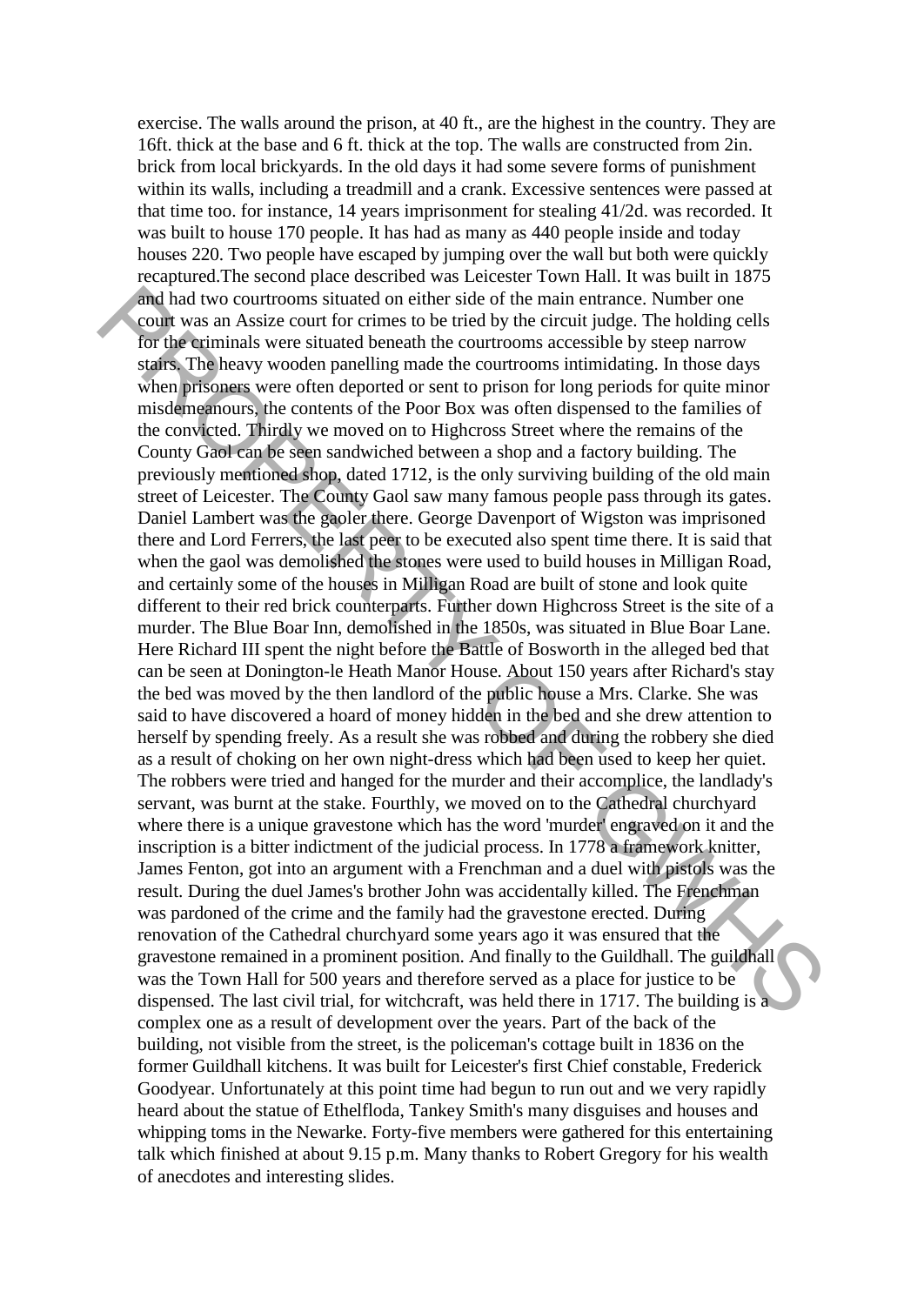### **A TESTIMONIAL TO THOMAS INGRAM ESQ.**

#### **OF HAWTHORN FIELD, WIGSTON MAGNA - ON THE OCCASION OF**

### **HIS 90TH BIRTHDAY. 31ST MARCH 1900**

A sumptuous Testimonial and List of Subscribers, bound in Maroon leather, decorated with Gold Leaf. The inner pages depict small paintings of All Saints' Church, Hawthorn Field House and many decorated items, all contained in an equally decorated box.

Thomas Ingram was a well known Leicester solicitor, a principal landowner in Wigston and a dedicated churchman who was described as Wigston's greatest benefactor.

A widower, he died in March 1909, in his 100th year and having no children, Hawthorn Field came into the possession of his nephew. The Rev. C. F. Mortlock, who re-named it Abington House, now the site of Abington School in Station Road.

# **TO THOMAS INGRAM HAWTHORN FIELD WIGSTON MAGNA.**

31st March 1900

We, the inhabitants of the Parish of Wigston Magna, desire to offer you our Sincere and Hearty Congratulations on this the Ninetieth Anniversary of your Birthday, and beg your acceptance of the accompanying Silver Inkstand and Candlesticks, as a small token of our Esteem and Regard. At the same time we would take the opportunity of expressing our Grateful Appreciation of the very valued services you have rendered. The many gifts you have bestowed and the active and kindly interest you have ever exhibited in all that concerns the well-being of the Church and Parish, we trust that for some time longer you may still be spared to us, and that the remembrance of a life spent in the service of God and for the good of your Fellow Men may add peace and brightness to your declining years. A uniquous Testimonial and List of Subscribers, bound in Maroon leather, decorated through with Gold Leaf. The inner pages depict small paintings of All Saints' Church, Hawthorn Field House and many decorated inms, all co

Signed on behalf of the Committee and 270 Subscribers.

Henry J Mason, Vicar. J.R. Smith, Churchwarden. H.R. Brigg, Curate. F.H. Freckingham, Churchwarden. Committee:- A.H. Barnley, T. Goodin, F. Harrington, C.W. Hurst, A. Ladkin, S.A. Ross, W.H. Sharp, J. Hurst, W.H. Vann, W. Wilde.

Thanks to Jim Colver for transcribing this item for us. The Testimonial is at Leicestershire Record Office. Ref: DE470/123. It is a beautiful object and is a sort of Parish autograph book because all the donors have signed in person.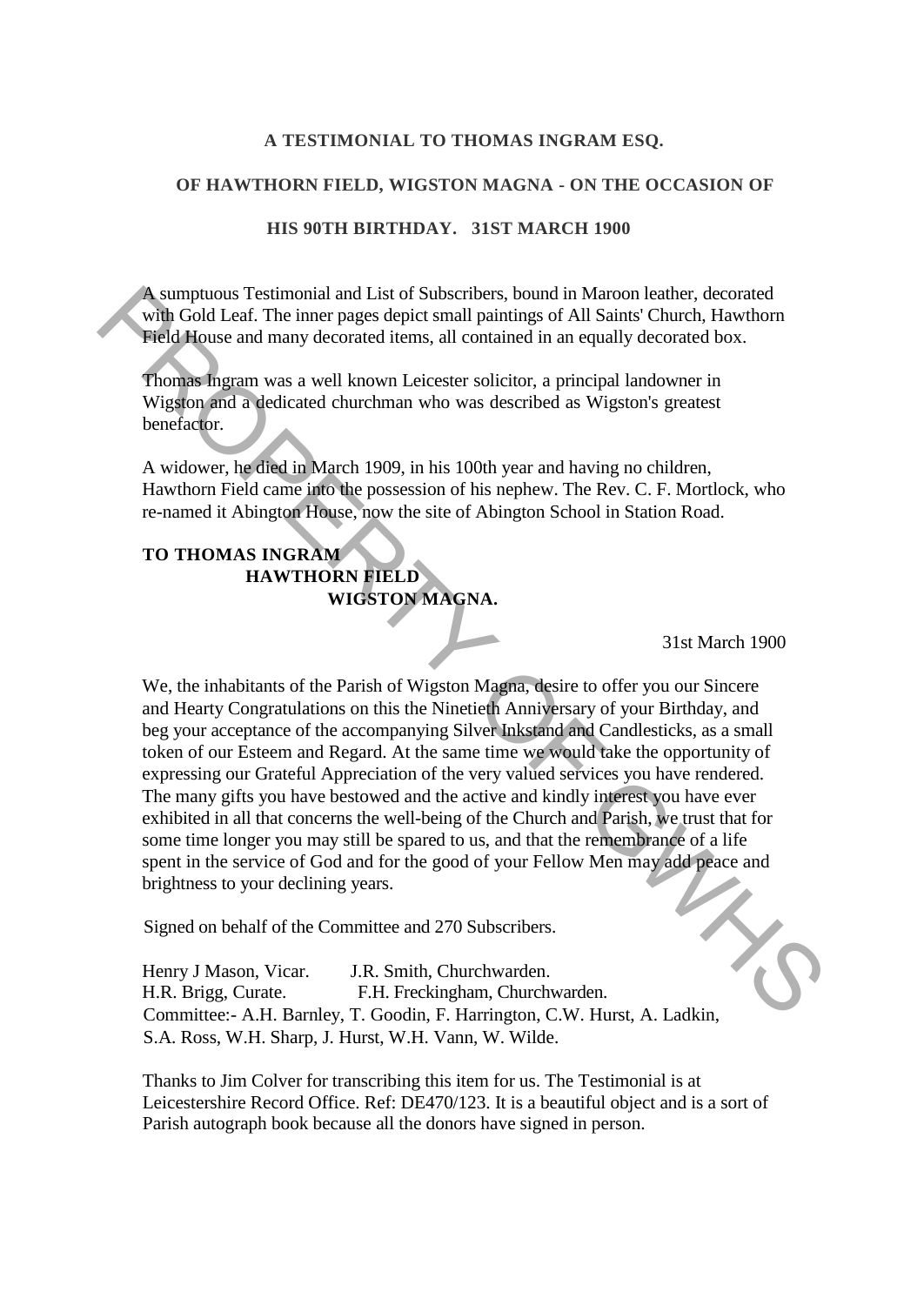#### **AN EVERYDAY STORY OF COUNTRY FOLK**

While writing the article for the last Bulletin about our bit of old hedge, I looked up several accounts of the enclosure movement and the agricultural revolution. In a summer when our attention has been very much on farmers and farming, I thought that a few notes on Wigston's agriculture in the 18th century might be of interest. It's the Archers' 50th anniversary this year as well, so there's a good enough excuse.

Up until the late 18th century, farming had followed the open field system whereby the peasants, some serfs, some freeholders, cultivated strips of land scattered through the three great fields of Tythorn, Goldhill and Mucklow. In these fields, in rotation, were grown peas and beans in one, barley and wheat in another, while the third lay fallow for a year. In among the crops were strips of sown grass, or leys, for fodder (hence Water Leys). Permanent grass for pasture was available for all, along the Old Mere, and common meadow land along the River Sence and Knighton Brook. (b) until the late I8th century, farming had followed the open field system wherely the<br>peasants, some serfs, some freedoders, cultivated strips of land scattered through the<br>mechanism of Euclidos of Tythorn, Goldhill and

This system had carried on unchanged for many years. However, some changes were taking place in the 16th century, in the form of peasants exchanging strips of land in order to consolidate them into a block. It can be imagined that in a big parish of 3.000 acres, an individual farmer with land in all three fields would spend a lot of time walking, say, from Shackerdale to the Old Mere off Newton Lane, then on to the River Sence pastures near Crow Mill.

Once they had their holdings more compactly side by side, they might fence them off with hurdles and grow grass for grazing. It was grass and sheep that earned wealth in Tudor times, English trade having moved to exporting manufactured cloth as well as raw wool. These sorts of movements were called Voluntary' enclosures. Those that required an Act of Parliament to enclose all the fields were called 'Parliamentary' enclosures and came 200 years later.

Open-field farming had much to commend it. In 1700 open fields provided nearly everyone with enough food and even the poorest had some land. The villagers farmed land on a co-operative basis, sharing oxen, ploughs and tools, grazing animals on the common land and gathering firewood, nuts and berries from the woodland. Wigston was well served by this system until two changes came together to sweep away the open fields. These were a rising population and more efficient farming practices.

Large numbers of people had been drifting into the village looking for work since the 1670's. They came from surrounding parishes that had been enclosed and put down to grass, which required far less labour. Wigston had been able to resist enclosure for longer, because of its higher proportion of free peasants and absentee landlords. These incomers hoped to find work in the open fields and in the newly established framework knitting industry.

More people meant a greater demand for food and higher prices. Farmers seeing the likelihood of making large profits would want to use modern farming methods to make their land more productive. The larger landholders, that is, for by 1750 the picture of landholding was one of extreme inequality, with about 70 peasant farmers owning less than one fifth of all the land, and a select dozen families at the top, owning three fifths.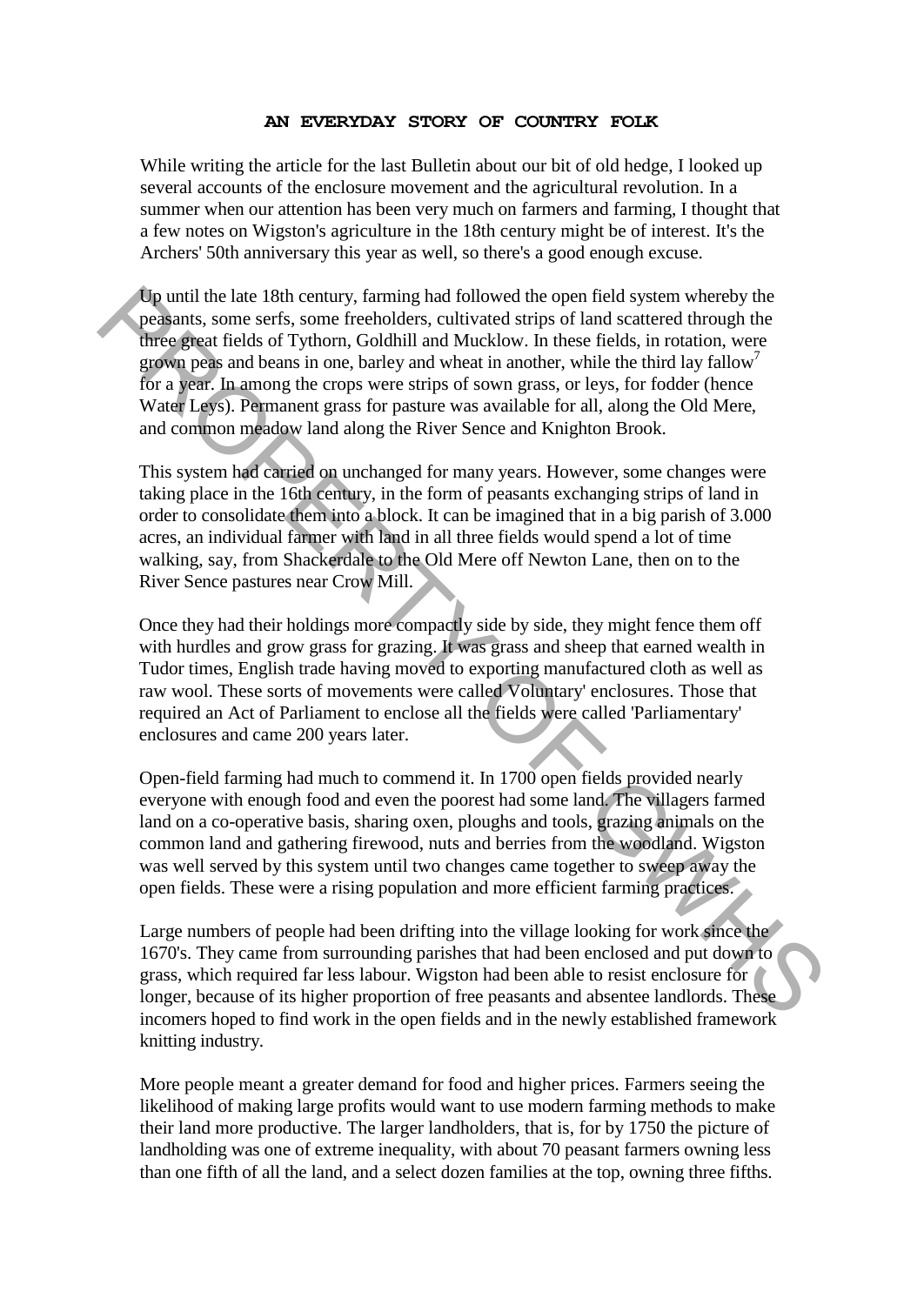The latter group bought up land and might, on their business journeys or visits to agricultural shows, learn of Jethro lull's seed drill and horse-drawn hoe, Lord Townsend's Norfolk four-course rotation or Robert Bakewell's selective stock breeding at Dishley Grange near Loughborough. The trouble was that these new methods were not compatible with open-field farming. The bigger landowners pressed for enclosure.

In 1764, a petition was presented to the House of Commons from several proprietors of the open fields of Great Wigston saying they wanted to bring in a Bill to enclose and divide these fields and re-allot the lands of the owners in a more convenient form. Signatures of a majority were required, but not a numerical majority. It was a majority by acreage or land tax value. Not a democratic start. Within three months the Bill was passed as no-one had opposed it. In late 1766, the award (or allocation of land) was made, by which each claimant was to have land in proportion to their previous holding of arable land and common rights. the open fields of Great Wigston saying they wanted to bring in a Bill to enclose and<br>
divide these fields and re-allot the lands of the owners in a more convenient form.<br>
Signaltnes of a majority were required, but not a

Between three and seven commissioners, usually land agents or surveyors, drew up a map showing the new enclosed fields, roads and paths. The costs were enormous and involved heavy legal fees and commissioners' fees. New roads had to be made, hedges to be planted immediately round the fields, and barns and sheds put up. Not only that, but the Duke of St. Albans' and the vicar's lands were to be fenced, hedged and ditched at the cost of the others. The Duke, Lord of the Manor, got one eighth of the common fields plus much more to replace the great tithes.

The immediate effect of parliamentary enclosure was the conversion of the greater part of the arable land to permanent pasture. For some time, there was not enough corn to feed the villagers. Rich farmers enlarged their farms and became richer as the price of grain went up. Many peasant farmers had to sell up and take jobs in the framework knitting industry. Some became landless labourers. There was a calamitous rise in the poor rates.

Dr. Hoskins writes feelingly, in the last chapter of his book, about the extinction of the peasant economy and co-operative way of life. I cannot equal his lament for the old values, and can only recommend you read it. Yet this was the tide of history, and the money economy, industrial expansion and education for the masses had to come.

Today, only the village of Laxton in Nottinghamshire retains the open fields, at the request of the Ministry of Agriculture, as a living museum of the country's agrarian past. It would be worth a visit some time.

Edna Taylor

Sources: *The Midland Peasant* by W.G. Hoskins, *Social and Economic History* by S. Mason, *An Economic and Social History of Britain since 1700* by M. W. Flinn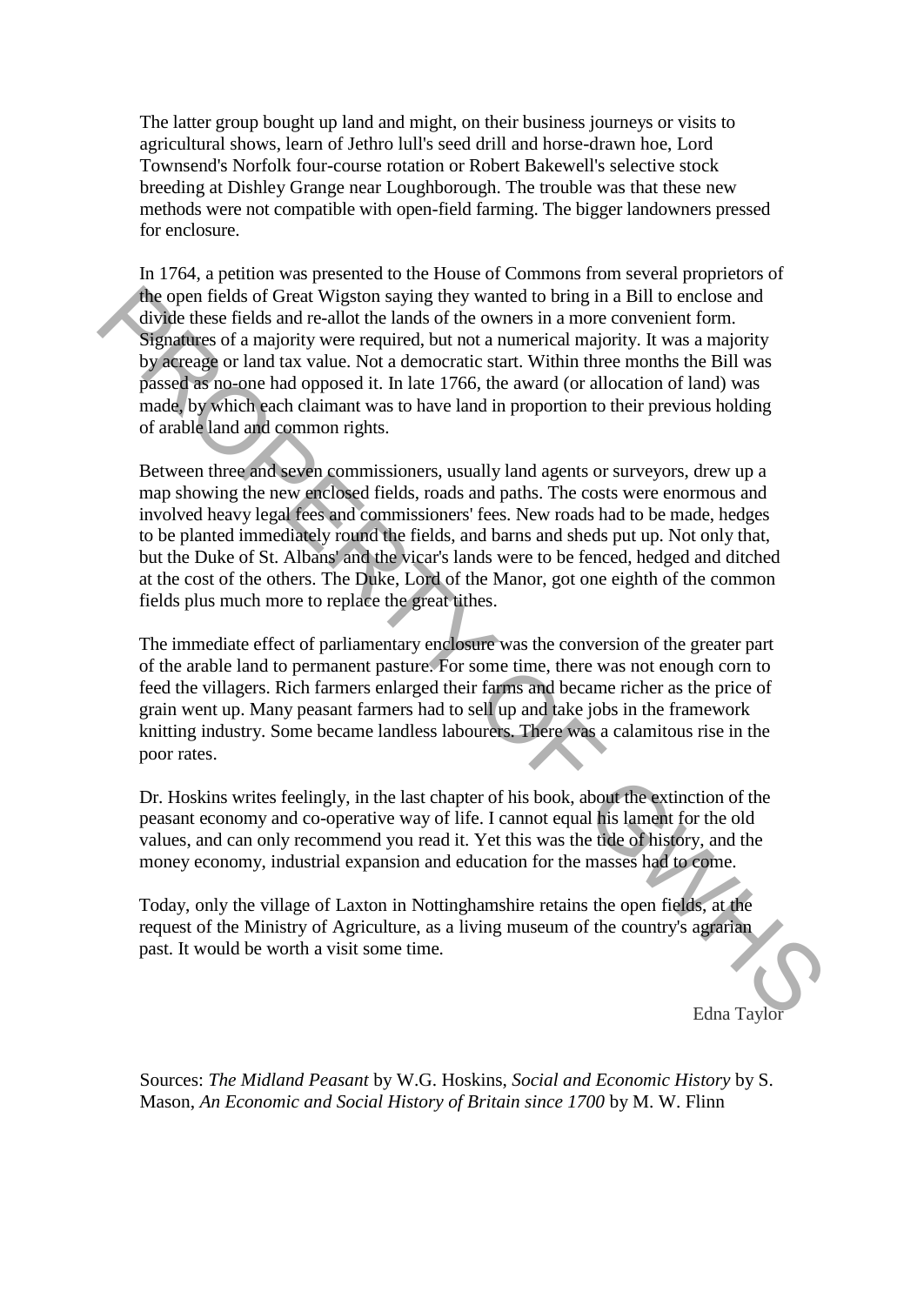#### ARCHIBALD TURNER - ELASTIC WEB MANUAFCTURER

There was in Leicester, as elsewhere during Victorian times, a notable group of entrepreneurial characters who can be said to have laid the foundations of Leicester's once proud boast of being the second most prosperous city in Europe. Often from a humble background, they combined skill, hardwork, and determination, with good luck (being in the right place at the right time) to raise themselves and others associated with them to positions of undreamt wealth and influence. Such a one was Archibald Turner 'the king of elastic web'.

Elastic web could be a woven or knitted fabric, very strong and usually made in fairly narrow strips, incorporating rubber thread which enabled it to stretch and then return to its original size and shape. It came to be used extensively in the boot and shoe trade and also for gloves, braces, belts and in upholstery. The process was invented by a Caleb Bedells who was partner in Wheelers & Company of Abbey Mills and manufacture was commenced about 1846. Archibald Turner was a leading employee of this firm who later left to start his own business. It was not a case, though, of capitalising on someone else's idea. Archibald modified and improved the process and the fortune he made came from the sale of patents as well as the production from his factory. Expanding along with the booming Leicester boot and shoe trade he became the biggest manufacturer of elastic web in the country. **Elastic web could be a woven or knitted fabric, very strong and usually made in fairly hardwine, we could be a woven or knitted fabric, very strong and usually made in fairly hardwine in comparisoint aixe and shape. It c** 

He was born in Cheadle, Staffordshire to Luke and Dorothy Turner and baptised at the parish church there on 16/12/1808. Some twenty years later on 6/5/1828 he was married at St. Mary de Castro church to Lydia Limester a young widow about five years his senior. Both were described as "of this Parish". There were four children, the first one Hannah baptised at Bishop Street Wesleyan Chapel the following year. Then came a son Luke and a second daughter, Harriett, who was baptised in April 1835 at St. George's church. At this time and also in September 1837, when the fourth child, Archibald, was baptised at the same church, the family were living in Marble Street and Archibald senior is described as a weaver.

Sadly Lydia died in 1845, aged 42 years, and was buried at St. George's. The family were then living in Humberstone Gate and Archibald described as a fancy hosiery manufacturer. By 1849 he had entered into a partnership with William Pegg and the two traded from Hill Street as India Rubber Manufacturers. Both lived in Belvoir Street and William Pegg also had a tailoring and woollen drapery business there. At the 1851 census Archibald was living at 53, Belgrave Gate and by the 1861 census he had moved to Bow Bridge House, a large residence on King Richards Road abutting the River Soar where he was described as an elastic web manufacturer. He was still a widower, his children had left home, but he shared the house with Eliza Taylor, his twenty three year old housekeeper and had a three year old granddaughter staying there. It was close to this house that he had built the impressive Bow Bridge Works, described as designed like a Venetian palace with castellated turrets.

By the 1871 census he had married Eliza and moved to 'Westleigh' Narborough Road, a house then in a country setting with a huge garden where he could indulge his passion for horticulture. He collected rare plants from all over the world often paying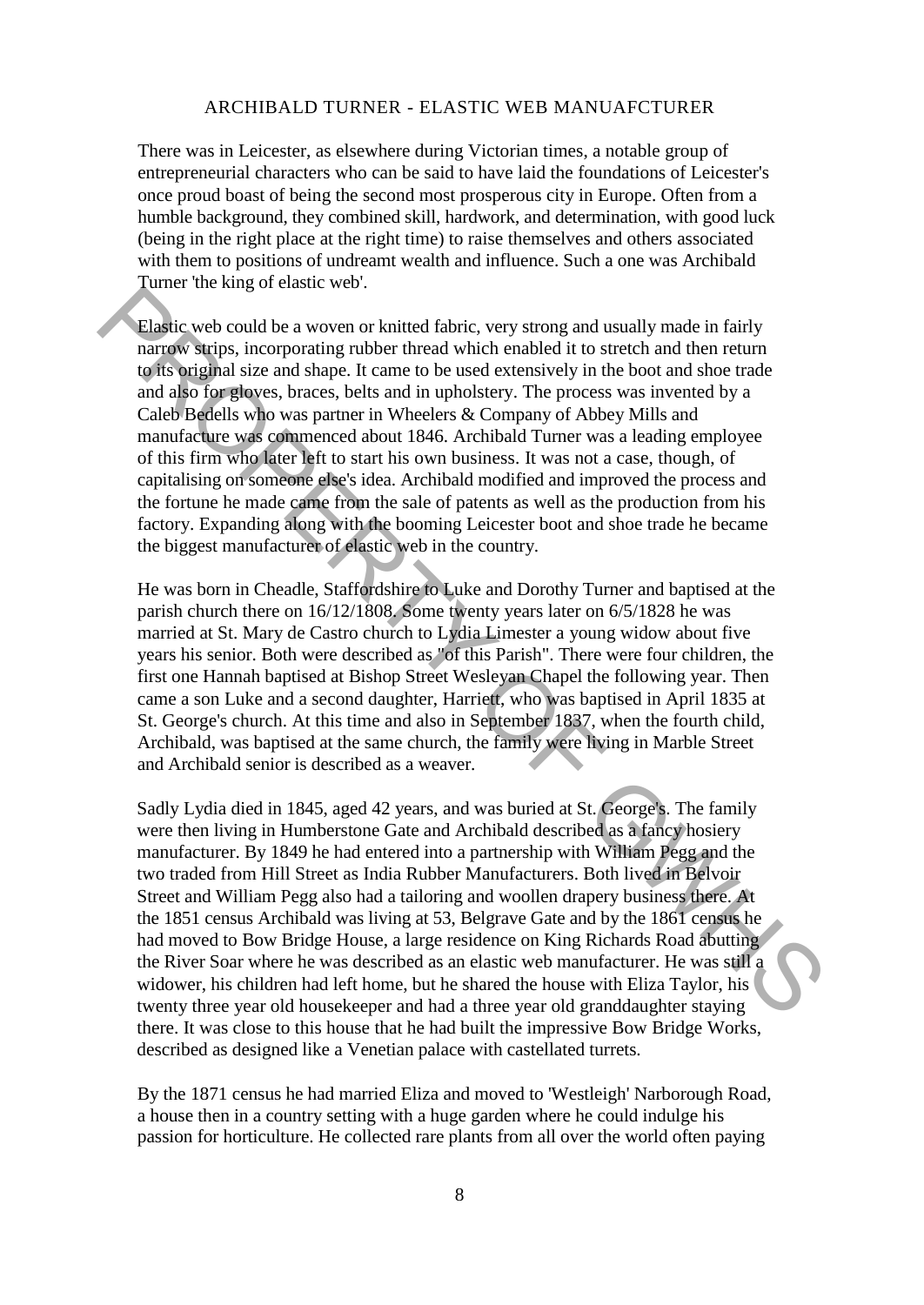large sums for the best specimens. He entered competitions and won many cups and medals both locally and from the Royal Horticultural Society.

Of Archibald's four children, two died young, and the others. Harriett and Luke, married and had their own families. There is no evidence he had any children by his second wife.

Archibald and Luke appear to have disagreed over business matters and Luke established his own highly successful elastic web company based in Deacon Street. Archibald ran his company with three key employees, James M. Padmore, the cashier, Richard Taylor, the warehouseman (who also incidentally was brother of his second wife Eliza) and William Pegg who was the general manager. Archibald died on 10/11/1876 and was buried in Welford Road Cemetery, Leicester. His second wife appears to have pre-deceased him as there is no mention of her in his will. He left instructions that his house was to be kept going for six months and his housekeeper and gardener paid accordingly or to have their wages in lieu. It was then to be sold and the proceeds divided between Luke and Harriett. Other personal items mainly photographs and his cups and medals and some jewellery were left to them and named grand children. Showing him to be of a very methodical nature all were numbered and labelled to avoid any possible confusion. The three key employees were appointed executors and the business was basically left to them. They were to continue to run it for the following seven years and take the profits, after which they were to get it valued by a named local business man and and buy it jointly if they wished otherwise offer it at the same price to Luke. They did retain it but eventually, in the hands of successors after WW I, it declined and continued so until it was put into voluntary liquidation in 1963. The handsome factory building was demolished two years later. The grounds of'Westleigh' have long been developed to accommodate the expanding town and Westleigh Road is a reminder of what was once there. **Example that** control the moment particular is the constrained in the constrained in the second with the second with three key employees, James M. Padmore, the cashier, Richard Taylor, the warehouseman (who also incident

And so would have ended the research on this project except for a chance discovery when reading an 1855 church rate book for Wigston. Imagine my surprise and interest when I stumbled upon the following entries:

**Occupier Description Address Rateable Value** Archibald Turner House & Land Blaby Lane £20 0 0 Land Newgate End £18 00 Turner & Pegg House & Factory Newgate End £24 184

The house and land in Blaby Lane is surely Bushloe House, there was nothing else with that address which it really could have been. Other properties in the vicinity but nearer to Wigston centre were then, as now, listed as being in Bushloe End. We know the house had been built cl 850 and then let by the Fry family prior to purchase by Mr. H.A. Owston in 1866. The House and Factory and the Land in Newgate End were situated at the far end of that lane on what was until recently the Council depot, plus adjoining land stretching to Horsewell Lane. It had a carriage drive approach up what is now Cedar Avenue. It had been bought in 1809 by John Blunt, the surgeon, who ran a lunatic asylum there, and was still in the ownership of his family in 1855.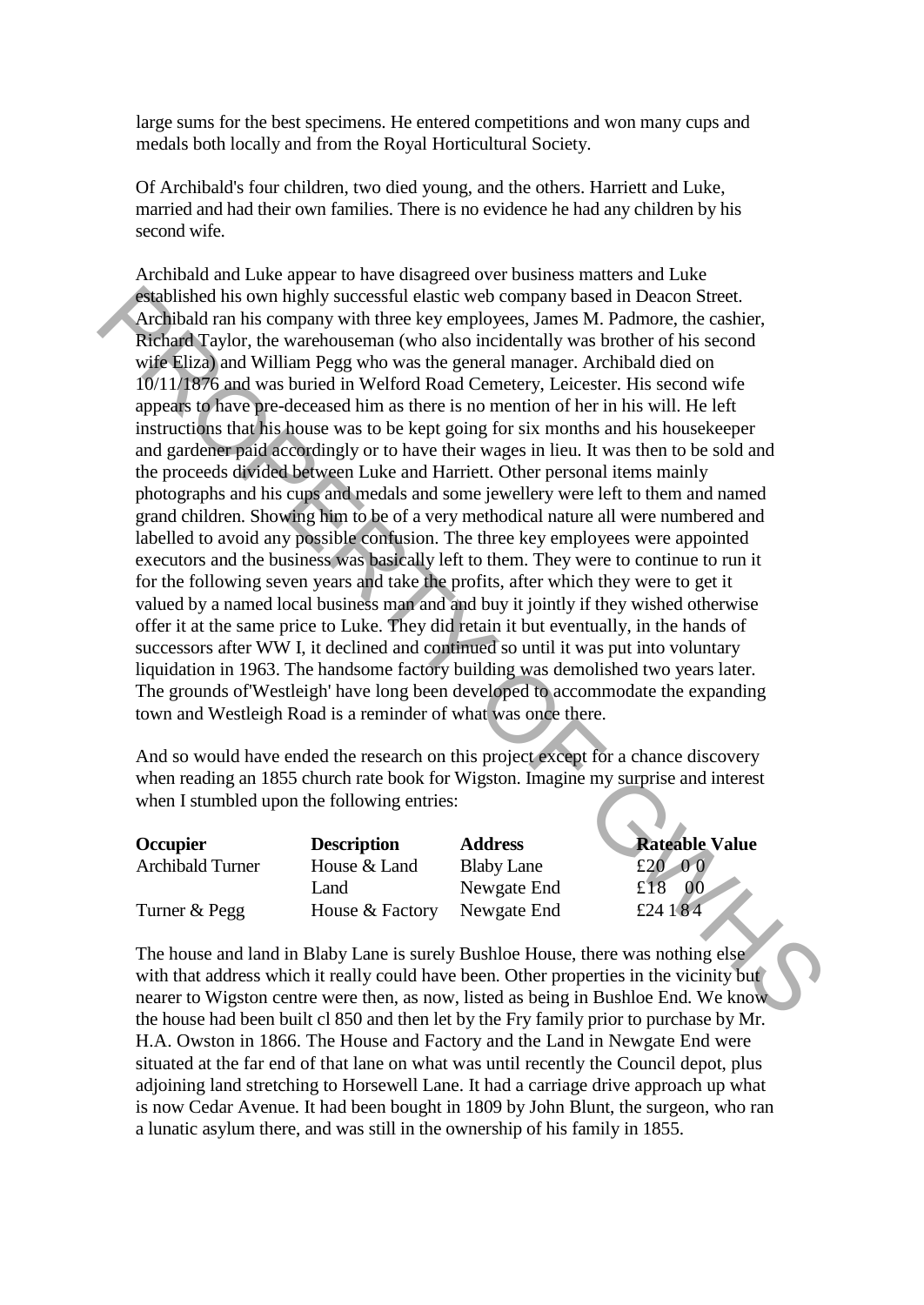It is not known whether Archibald Turner moved his entire manufacturing concern to Wigston for a time of whether it was run more as an extra branch. Perhaps he outgrew or had to leave his Hill Street premises and came to Wigston while the Bow Bridge Works was constructed. Whatever the circumstances it must have been an important part of his business for him to move out of town himself to be close to it. Strangely Luke Turner was occupying the Council Depot site and adjoining five and a half acres in 1872. It is not clear whether he worked from there or just lived there.

Tricia Berry

Sources: Various Parish Records. I.G.I. Various directories. Census Returns. *Modern Leicester* by Robert Reid. Wigston Church Rate Book for 1855, LRO DE384/44. Will of Archibald Turner LRO 1877/PR66. An account of Archibald Turner & Co. LRO 18D58. Old deeds of former Council Depot at 0 & W B.C.



Messrs. **A, Turner** & Co., Bow Bridge **Works.**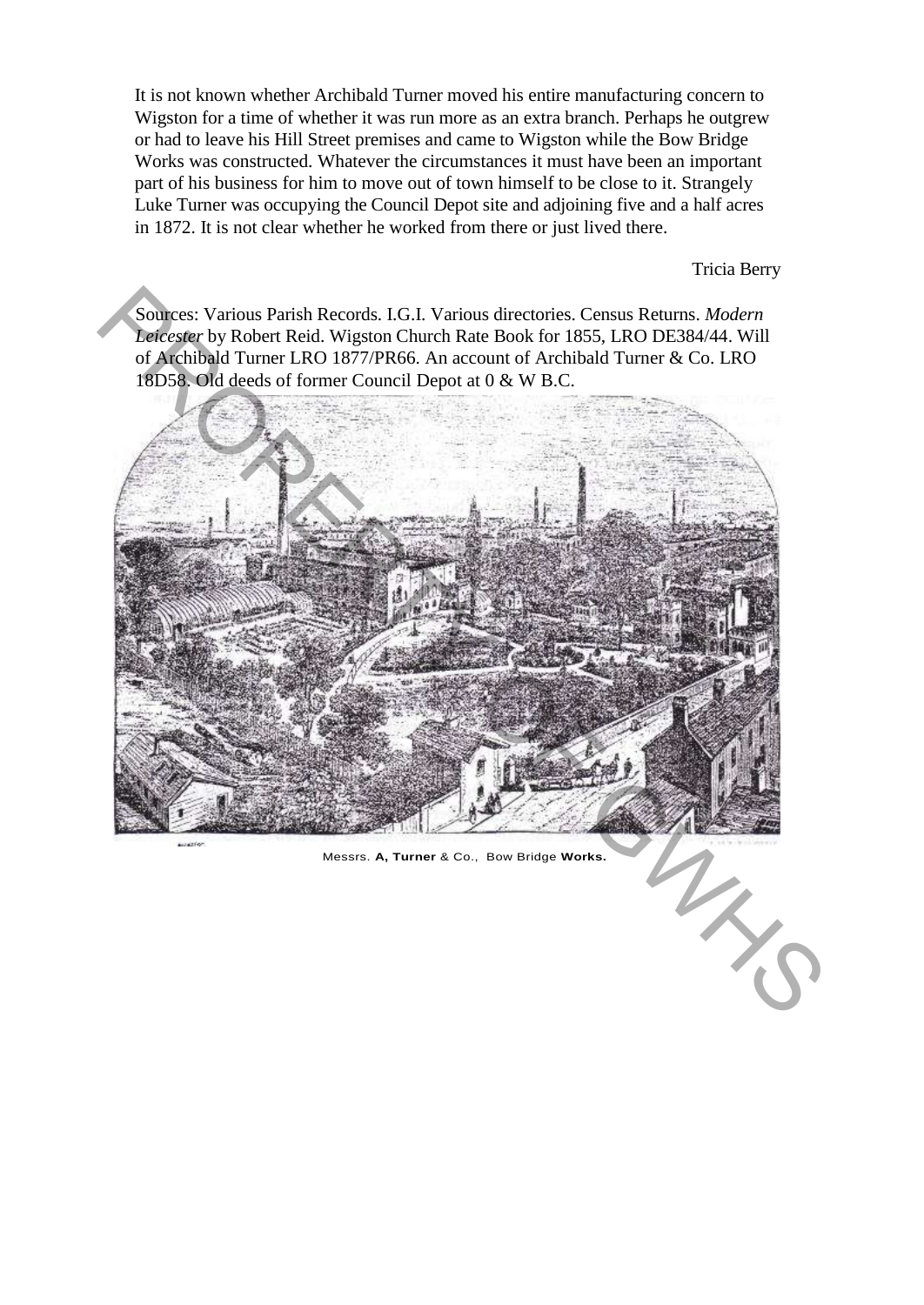#### WIGSTON WHO'S WHO NO: 30

#### CHARLES HOLLAND BADDELEY

There can be few more interesting and colourful characters to walk the streets of Wigston than Charles Holland Baddeley. He was born in Newport, Shropshire and baptised in the parish church there on 23/5/1790, the sixth child in a family of four boys and three girls. His parents were Thomas Baddeley who was the local surgeon and Martha nee Holland.

After a classical and mathematical education at the local free school he followed his brother William into the military arm of the East India Company. This choice of career could well have been prompted by the fact that the well known Clive of India lived in nearby Shrewsbury. The East India Company had been established in the 1600's to import goods from the East, notably India, for which there was a huge demand in England. Such items as tea, coffee and rice, spices and drugs, saltpetre for use in gunpowder and the beautiful colourful Indian cottons and silks. To protect their interests from rival countries who also traded in the East and internal quarrels between the different Indian Rajs the company established its own military presence. It was to join this army as a cadet that the young Charles Holland set sail from East India Docks, London on 4/5/1812 for the four month journey to the Presidency of Madras. Martha nee Holland.<br>
Martha nee Holland.<br>
Martha nee Holland mathematical education at the local free school he followed his<br>
broflee William into the military arm of the East India Company. This choice of career<br>
could w

He was initially attached to the 1 st Battalion the 6th Native Infantry but was later transferred to other divisons. It was while serving with the 16th Native Infantry that he fought in the Battle of Mahidpore in Central India helping to capture the town on 21/12/1817 and receiving a share of the 'booty' amounting to 1445 Rupees, about £131. He was promoted to Lieutenant the following year and having learned the language was then appointed Interpreter and Quartermaster. Other appointments followed and in 1826 he moved to Bombay as Interpreter, Quartermaster and Paymaster of the 1st Bombay European Regiment. He was then appointed an Adjutant and on 11/6/1827 was promoted to Captain. He appears to have suffered bouts of ill health or perhaps had received an injury because he was granted sick leave on several occasions.

During his time in India he took a native 'wife' recognised by a local ceremony but not by the Church or the Company. This was quite a common occurance in a part of the world where there were very few European women. A son, Edward Adams Baddeley was born on 8/12/1824 at Belgaum, and registered as a British Subject. He received a Christian baptism at Bangalore on 30th November 1827 when the entry describes him as illegitimate and names his parents as Charles Holland Baddeley and Laul Bhee. Two years later the Captain was granted a furlough (leave) and on 3/11/1829 sailed from Bombay for home, travelling with a military colleague, Master Baddeley and four servants. They would have arrived back probably during February 1830. It is not known what happened to Laul, whether she remained behind, had died or even travelled with them merely recorded as a servant due to her unofficial status.

Much had occurred during the 17 years absence. His brother William had died in India and his oldest sister Catherine Martha Clarke had died back home, her husband John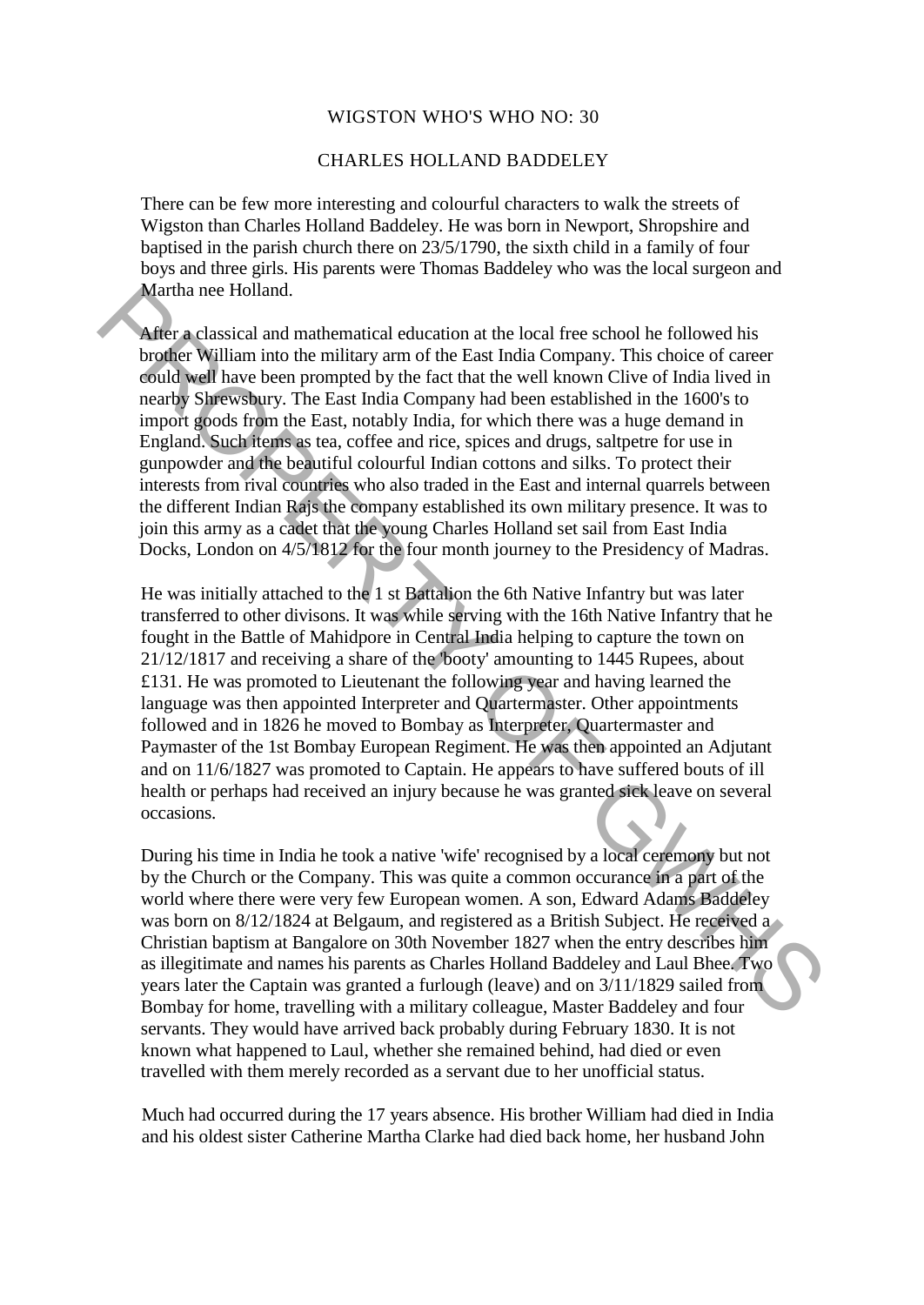Clarke, the subject of Who's Who Number 29 having lately remarried. But the Captain would still surely have made a journey to Leicestershire to visit John at Peatling Hall and to renew the acquaintance he must have had with John's sister Ann who lived at the family home, Wigston Hall. The following year on 18/5/1831 at All Saints Church the Captain and Ann were married, he quite legally described as a bachelor, then aged 41, and Ann, spinster, a few years older at 46. Thus a brother and a sister married another brother and a sister even though at the time one of the parties had passed away.

The Captain's furlough was not intended to be permanent and letters were issued by the E.I.C. requesting his return or to supply medical proof that he was not fit. The Captain however, now happily settled in Wigston. had no wish to do this. His leave was extended by a year three times over and then a caution issued as to the consequences if he was not back in India by April 1834. Eventually agreement was reached that he should retire on the half pay of a Lieutenant i.e. 4/- per day. The Captain played a full role in local life. He was a churchwarden in 1844 and served on the parish council for 15 years, part of the time as its leader. The couple did not have any children of their own but lived at Wigston Hall with Edward and three indoor servants, a cook, housekeeper and footman. They held it on a joint lifetime lease from John Clarke. In 1843 due to John's bankruptcy the Hall had to be sold but John, acting jointly with Barwell Ewins Bennett, a lawyer who lived at Marston Trussell Hall, bought the Hall back again in their capacity as Ann's trustees, using her money.

Edward grew up and settled into English life. In 1851 aged 26 he was a law student at Lincoln's Inn. The same year his step-mother Ann Baddeley died aged 66 and was buried at All Saints Church on 29th May. In her will she left the Captain a lifetime interest in Wigston Hall and after his death it was to go to her nephew John Clarke son of her brother of the same name. She also left her husband other assets outright as she did Edward whom she refers to as her son-in-law showing how the meaning of words and phrases can alter over time. Three years later on 12/2/1854 Edward also died aged only 29 and was also buried at All Saints. It was probably at this sad time that the Captain gave the beautiful East Window in the church. It has five panels each of which depict a different scene from the Bible. The whole design is liberally decorated with the letter 'B'. Viewed from outside on a dark night when the interior is illuminated it is a truly wonderful sight. Directories state it cost £200 and was erected by the Captain in memory of his mother and son but it is much more likely to be his wife and son, his mother having died some 45 years previously, before he went to India. There are some names at the base of the window, but they are very difficult to read properly because of the large screen placed in front. The E.I.C. requesting his retunn or to supply medial proof that he was not fit. The consider by a part three interests or and then a caution issued as to the consequences if the second by a part three interests or and the

The Captain appears to have found life in Wigston without his family very lonely, because he moved to Devon, where he lived with the Rev. James Sandby Padley, curate of Holcombe Burnell on the coast near Dawlish. While there he engaged a firm of Exeter solicitors and made his will dated 28/7/1861, a simple document leaving everything to Rev. Padley. Later when the Rev. Padley moved to be vicar of Rampside, Nr. Barrow-in-Furness, Lancashire, the Captain moved with him, and it was there that he died aged 71 on 30/3/1863. His body was returned to Wigston for burial with his family. His name in due course being added to the memorial window.